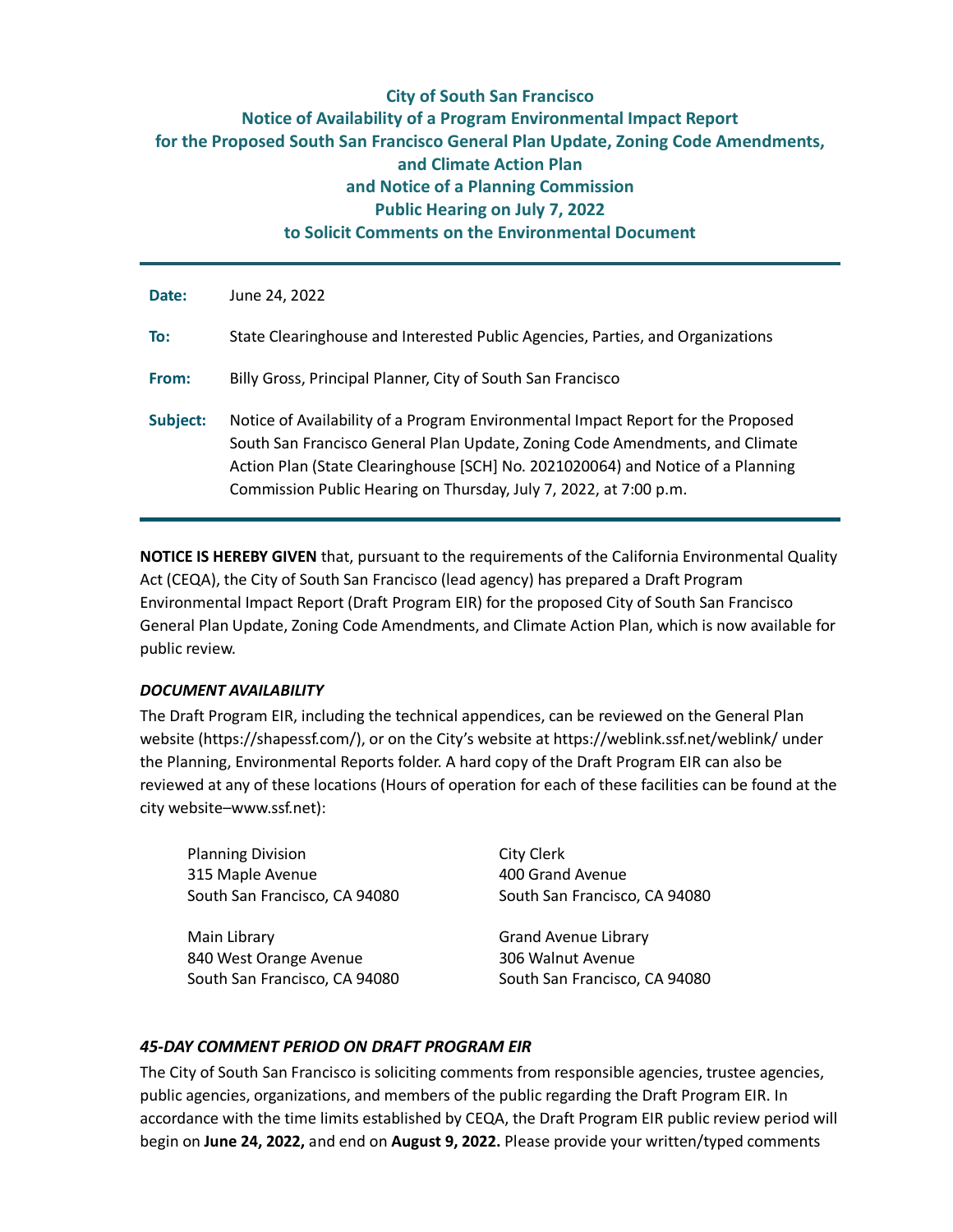(including name, affiliation, telephone number, and contact information) to the address shown below by **5:00 p.m., Tuesday, August 9, 2022**:

> City of South San Francisco Planning Division Billy Gross, Principal Planner 315 Maple Avenue South San Francisco, CA 94080

Email: billy.gross@ssf.net

## *PROJECT DESCRIPTION*

The proposed project includes the implementation of the South San Francisco General Plan Update, Zoning Code Amendments, and Climate Action Plan. The General Plan Update anticipates approximately 14,312 net new housing units and approximately 42,297 net new employment opportunities by 2040. The Proposed Land Use Map designates the general location, distribution, and extent of land uses within the Planning Area and identifies proposed land use designations for each parcel within the City of South San Francisco and within the City's Sphere of Influence (SOI).

The proposed project includes amendments to the Zoning Code necessary to implement the General Plan Update. The Zoning Code Amendments also incorporate a number of major policies from documents that were previously adopted.

The updated 2022 Climate Action Plan (CAP) includes a community-wide inventory of greenhouse gas (GHG) emissions and identifies strategies and measures to reduce GHG emissions generated by existing and future uses in the City.

The proposed project has been developed to be largely self-mitigating in that the policies, actions, and strategies in the General Plan Update, Zoning Code Amendments, and Climate Action Plan recognize the importance of natural environment and are designed to protect the environment and environmental resources. In certain instances, mitigation is included to reinforce and enhance the protections identified in the policies, actions, and strategies. However, even with implementation of all available mitigation, the proposed project would result in significant unavoidable impacts related to project-level vehicle miles traveled, project-level roadway safety, cumulative vehicle miles traveled, cumulative roadway safety, project level conflict with 2017 Bay Area Clean Air Plan and cumulative criteria air pollutants.

### *PUBLIC HEARING*

During the 45-day review period, the City of South San Francisco will hold a public hearing to provide additional opportunity for public comment on the Draft Program EIR. The hearing will be held by the Planning Commission on **Thursday, July 7, 2022, at 7:00 p.m.** as a Zoom Meeting.

Pursuant to Government Code section 54953(e), this meeting will be conducted utilizing teleconferencing technology. Specific instruction on how to join the meeting and provide public comment will be outlined as part of the agenda available prior to the meeting on the City's webpage: https://shapessf.com/